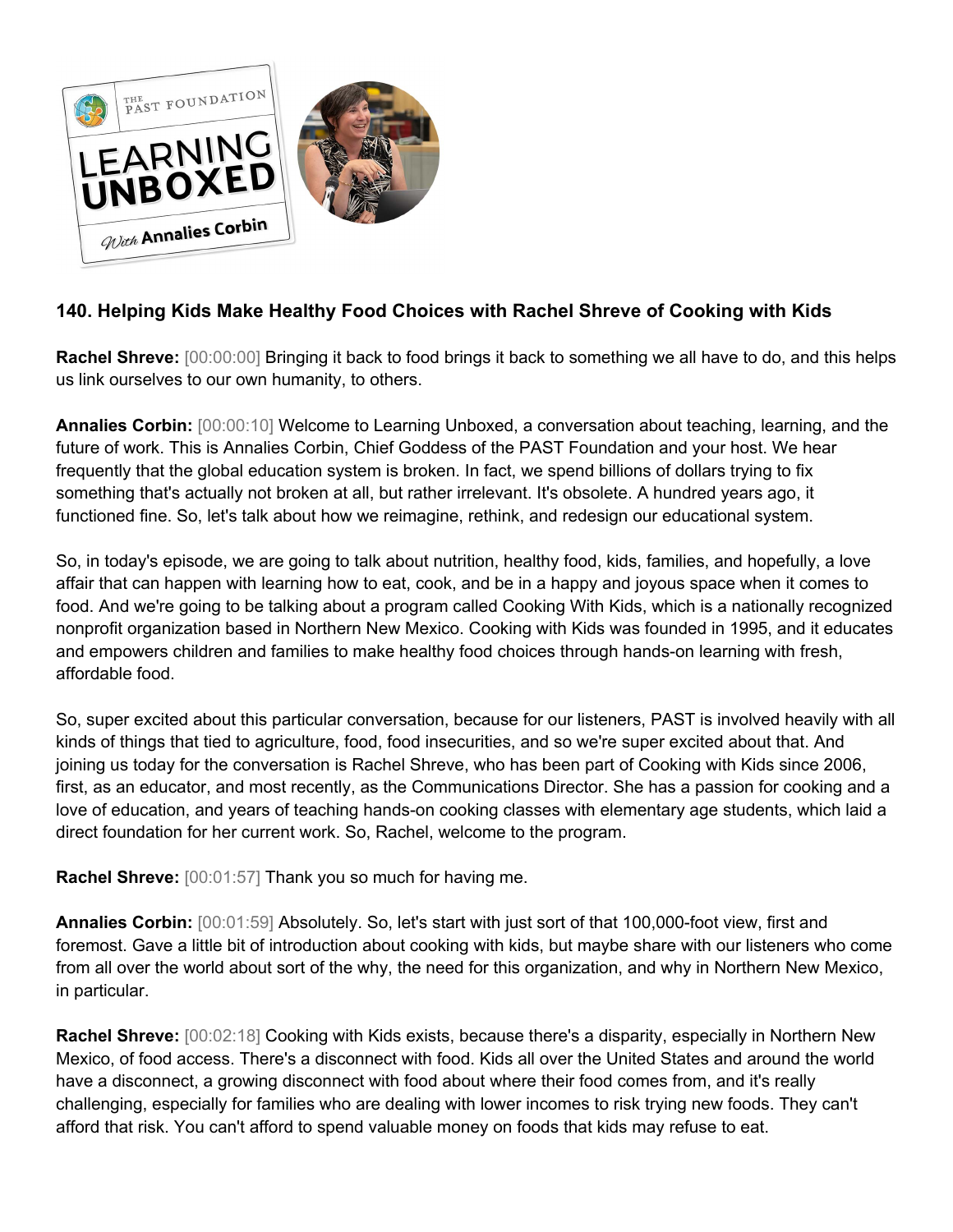And it actually takes quite a few times for kids to be offered a new food for them to accept that food. So, Cooking with Kids exist to help speed up that process. There's also a lot of research behind using hands-on experience with food that helps kids accept that food when they've helped make it, when they've helped wash it, cut it up, cook it. That actually counts as a couple of experiences, and so it speeds up the process of them being willing to accept that food. So, we support those families' efforts to develop healthy eating habits at home.

**Annalies Corbin:** [00:03:24] Yeah. That's really intriguing, because I've had numerous conversations as it relates to food and food insecurities, and how we work and get really, really creative with kiddos in that space. And I think that you're one of the first people that has actually pointed out the economic cost or sort of the components that might hinder that sort of next piece. We always talk about an educational standpoint, that it's easier to get into a habit of unhealthy food, because it's available, it's there, I can use my wick or food stamps if that's necessary for me, all of these sort of host of things.

But I don't think I've ever heard anybody clearly articulate, I think we intuitively know that that's the case, but there's a cost and risk associated with introducing something new to a family that might not be able to afford that. So, I want to, first and foremost, say thank you so much for putting that out there, because I think it's a critically important piece of the conversation.

And then, the second thing I love about this is that recognition that by engaging the kids themselves in that hands-on experience around their food, that it has the potential to be a driver that can create change. So, that's super, super intriguing to me. And I guess the other thing that I want to sort of ask about, because I know that you have several different project components about the way you're tackling this, and we'll sort of dig in a little bit with each of them.

But you were talking about families, so let's just dive in right there, because there are a whole host of barriers as it relates to how families get into sort of the food cycles that they're in. So, are you seeing trends in the Northern New Mexico region, which I do think translates to lots of other places around the world, that relates to based on the trends that you see as the way that you think about or articulate the programs that you design and develop within the programming?

**Rachel Shreve:** [00:05:16] Well, New Mexico is currently ranked 49th in the nation for child well-being, which that's from the Annie Casey Foundation, and that they track a variety of factors, which include health, education, family income, and 30% of third graders, and this is actually from the New Mexico Department of Health, 30% of third graders are overweight or obese in New Mexico. And 30% actually live in homes that are below the poverty line that are without income to provide adequate food.

And so, we work with a lot of families, our program actually prioritizes schools that have a certain percentage, at least 50% or more of students who qualify for free or reduced price school meals, so we know that we're working with the families that would qualify for SNAP benefits and would be directly impacted by the challenges that families face when trying to choose healthier options.

**Annalies Corbin:** [00:06:25] And the program works directly with these schools and school districts, and you work directly with families, and there's a variety of different ways that you've crafted the programming, so I'd like to talk just a little bit about sort of the ways you're approaching this, because one of the other things that we know in our work is that not only do you have to have multiple exposure opportunities, A, to get a child to try new foods, but anything, quite frankly, it's not just about foods, those multiple sort of touchpoints, but we also know that there has to be multiple sort of opportunities for the child's environment and ecosystem as a whole to also have that same experience, which is one of the things that I like about the fact that you have a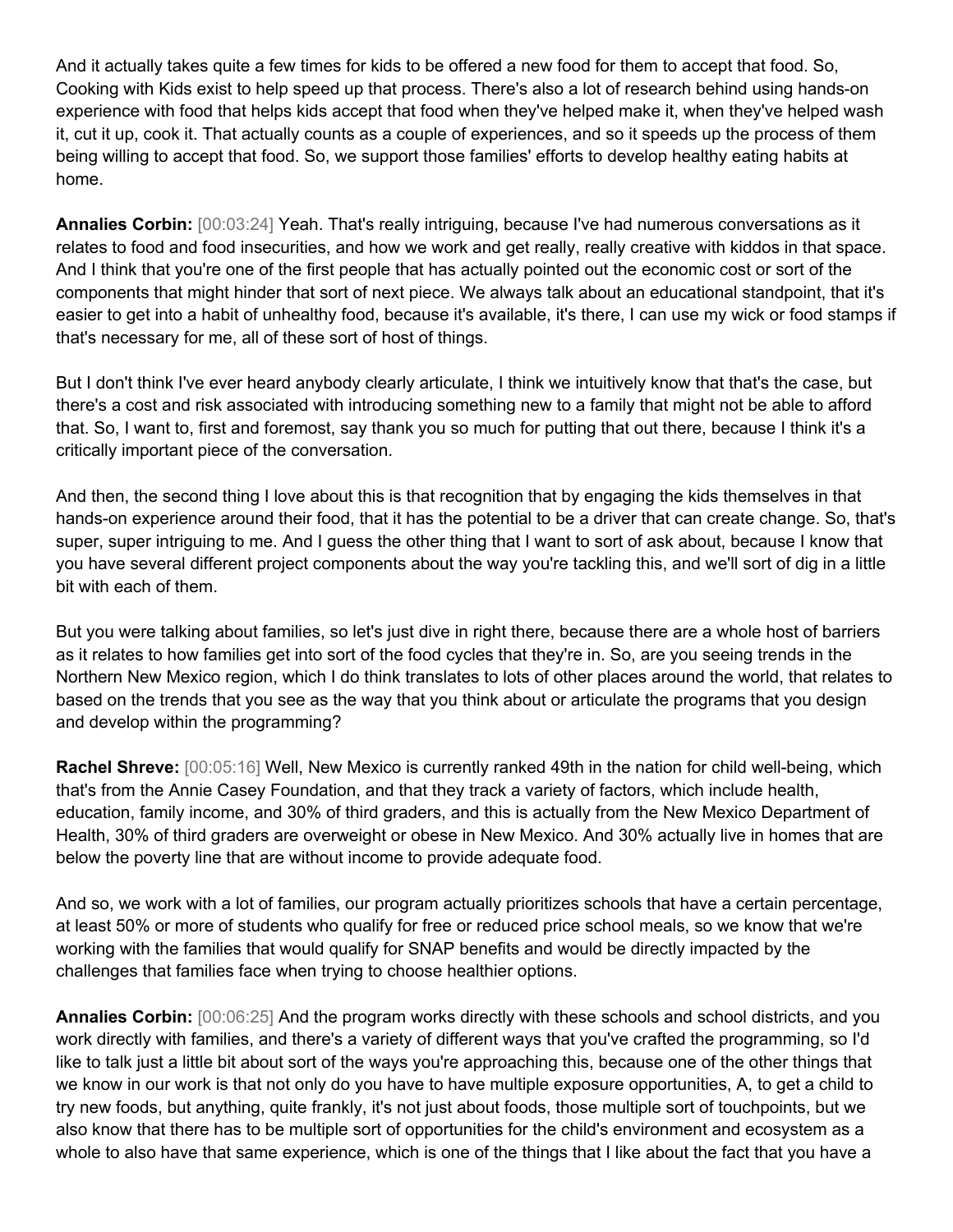hands-on cooking class, some virtual components, you do these live online family components, as well as work directly with the schools.

So, let's talk about the hands-on cooking class first, and sort of where and how do you sort of structure that? And at the end of the day, one of the things this program is really mindful of is the fact that folks will hear these conversations and they'll sort of think to themselves, well, I really love what I just heard Rachael talking about, how could I do something like that in my community or could I get access to what this existing program is doing in another place and bring it into my community?

And so, as we're sort of thinking about that hands-on cooking class, because cooking classes or home ec, if you will, to use a really, really old school term, but thinking about things that people are familiar with, have been in and around the ecosystems of schools for a really, really long time. So, what makes Cooking with Kids and the way that you're running this program different or unique?

**Rachel Shreve:** [00:07:57] One of the ways right off the bat is that Cooking with Kids is super embedded in our schools. We are a nonprofit, but we've partnered with schools. We have really wonderful relationships with Santa Fe Public Schools and Espanola Public Schools, which are the working two school districts. And over the years, when I started as an educator, I was on a cart. There's a lot you can do on a cart with a hot plate, and an electric skillet, and a griddle. And you wheel your cart in and you clean all the glitter glue off the tables in the classroom, and you can set up a wash station.

And it's really quite amazing how you can transform a space. But over the years, schools have acknowledged the extreme value that Cooking with Kids brings to their communities. And as remodels have taken place over time, they've actually allotted a space for us. So, either a flex lab, an actual culinary kitchen, I would say, actually, all of our schools at this point have a space that's designated for Cooking with Kids, which is really kind of monumental.

**Annalies Corbin:** [00:09:07] It is. Absolutely. I mean, I just can't underscore that enough. That is absolutely remarkable. So, school district has said, there's so much value not just in this program, but in this nonprofit partner who's providing this programming that we are going to actually solve the space issue tied to doing this effectively. That is truly amazing.

**Rachel Shreve:** [00:09:24] So much so that, sometimes, families don't realize, I mean, they think we're part of the school, and that's great in some ways and it's not so great in other ways for our fundraising, just the visibility. They're like, oh, you're a school program, you get funding from—there's an assumption about where we get our funding from.

**Annalies Corbin:** [00:09:42] Yeah. And I think that's pretty typical of programs, too, that are successful as they embed inside the school with the work that they're doing. And I know that like most programs around the world, the program was impacted obviously by the pandemic and the things that you were able to do, but now that you're back in the schools and you're doing your sort of piece, I'm super curious, as I think most folks are, there's a lot of conversation during the pandemic about the difficulty of virtual instruction, about the the engagement issues, especially with elementary kiddos, I'm super curious about how you managed to keep the work that you were doing even through that time period alive, to the point that when your kiddos come back and you're with them in the school right now, what did you see in terms of what was going on for kids during that time?

**Rachel Shreve:** [00:10:32] We definitely had some challenges. I mean, hands on is written right into our mission, so that made it really challenging to say, oh, we're going all virtual. And we worked with pre-kinder all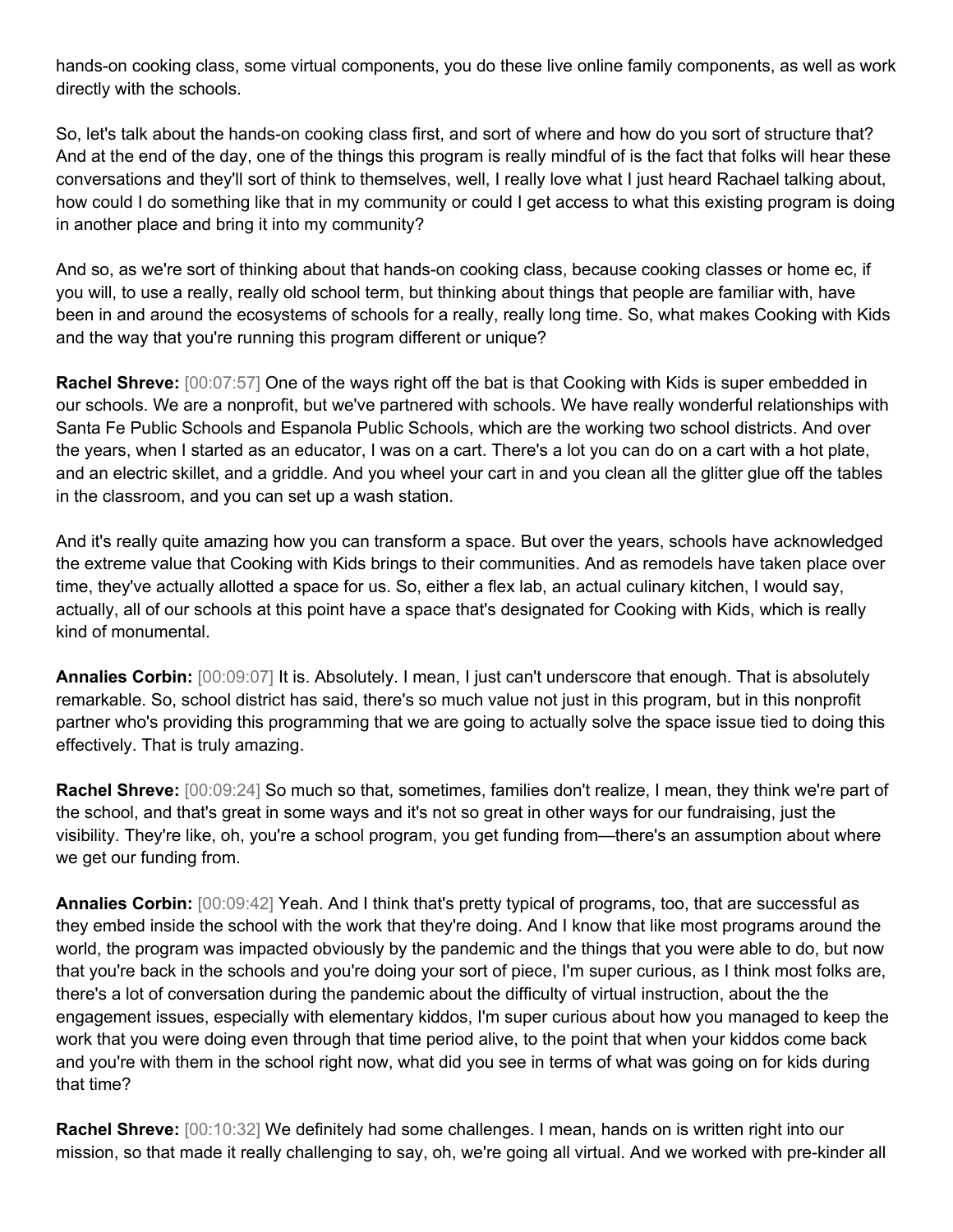the way through sixth grade students, and more recently, we had just started a pilot for a middle school food lab, which we discontinued during the virtual year, because we just didn't have the footing yet to establish that. But, one, because of reasons of access, you don't know what kids have at home, and you can't just go, okay, everybody go get an apple. We can't make those kinds of assumptions about what kind of food kids have. And also, just for reasons of safety, kids can't cook on their own.

## **Annalies Corbin:** [00:11:16] Yeah, absolutely.

**Rachel Shreve:** [00:11:18] That's not a thing you could do. So, we have an amazing program director with a deep, very rich background in education, and she's a teacher of teachers, and she developed these amazing food literacy classes that we would do about, who grows our food? Is that a farmer? And talking about, we show a variety of pictures of people that we knew were farmers, and say, which one of these do you think are farmers? Turns out they're all farmers.

And we were able to talk about stereotypes around who does certain kinds of work, and then also, different kinds of food. We talked about soups and stews, and herbs and spices, and different things in the stories about the history of spices. And then, those were supplemented with what we started right at the beginning, right in April of 2020, of these live online family cooking nights, which were really incredible, because right off the bat, our kids, they knew their school educator, and then they were able to come together on a Google Meet or usually, a Google Meet that schools would host and we would just cook together.

So, at the beginning, we didn't quite have a plan for how to get food to our families, but we worked with schools and we found funding to provide ingredient kits that people could swing by and pick up curbside cooking kits. And then, they would all sign on, and you'd hear little voices pipe up, go, Chef Mariella, "What am I supposed to do with the cheese?" And like, "Which side of the grater am I supposed to use?" And it was just really lovely.

And it was a direct way for grown-ups and kids to work in their own kitchen, and say, "Well, you know what, I can do this in my own kitchen." "If you don't have a juicer, you can ream a lime with a fork." I mean, there are lots of options for how to make this work. A lot of times, families, when we are in the cooking classes in the schools, they'll say, "Well, I don't have this equipment or that, and we were able to have this conversations about, there's a lot of ways you can do this and you don't have to have fancy equipment to cook.

**Annalies Corbin:** [00:13:29] Yeah, that's a really fabulous way to engage those families. And I would also assume that during the pandemic, as families were all struggling trying to balance work for those that were still able to do that or not, and work from home or not, as we know, there's a lot of variability sort of in that sort of ecosystem, and so for the parents, and the students and the school to be able to say we're going to have this collaborative time, very dedicated collaborative time, I think that was really a spectacular way to go. I'm super curious, how well prescribed was it? I mean, I'm really curious about, in a traditional sort of expectation, number of families that you would have participate in, say, pre-COVID, versus how many showed up in that virtual environment, was it more? Was it the same? Was it fewer? What did you find?

**Rachel Shreve:** [00:14:18] It was really dependent a lot on how the schools were able to advertise and let families know. We're limited in our ability to reach directly out to families. We don't have access to email addresses and all of that. And so, we are very tied to how the schools publicize our events. But occasionally, we'd have five or six families, but on average, it was 20, and we've even had upwards of 50 families sign on.

**Annalies Corbin:** [00:14:45] That's really spectacular. Congratulations. Good for you. Because that is true engagement. So, that's amazing.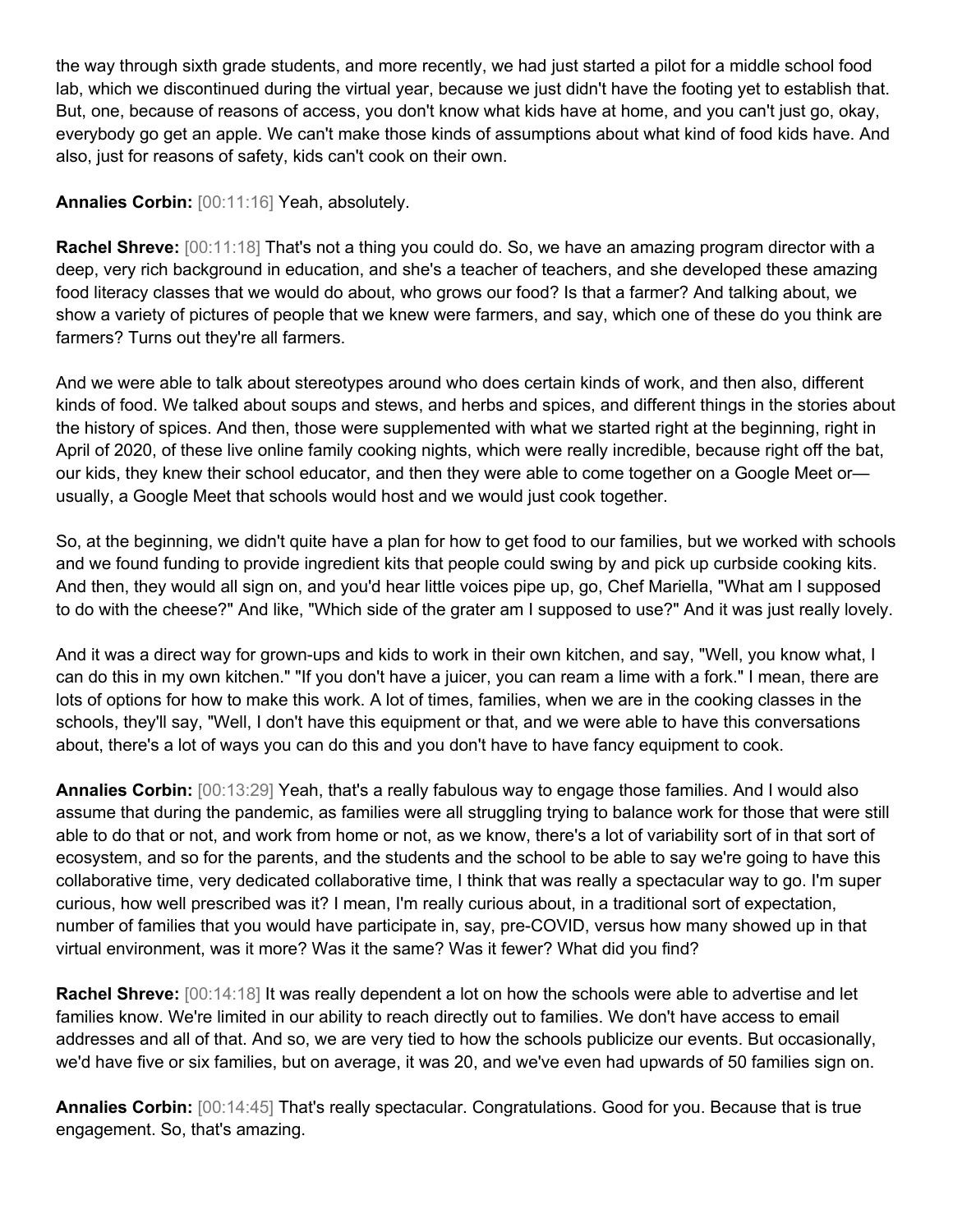**Rachel Shreve:** [00:14:52] And in the past, pre-pandemic, a lot of schools would ask for family nights, and we would drag our feet a little bit, because they are quite a production, trying to find the quantity of food to be able to have even 10 families participate or the space for them to all gather and cook, and we feel safe, so we could actually host more families and impact more families this way, which is why we decided to continue doing family nights this way even after kids return to in-person school.

**Annalies Corbin:** [00:15:25] Yeah. I was going to ask that question and that was going to be my guess, that it was so successful and it gave you that sort of ease opportunity, because you're correct, cooking requires space, especially when you do those sort of family sort of full on at the school or at a community center. So, I could see how this would have great opportunity for you.

**Rachel Shreve:** [00:15:46] Just the time it takes for everybody to wash their hands before you start, I mean-

**Annalies Corbin:** [00:15:53] Exactly. So, you could set up some prerequisites, here's all the stuff, here's your list of ingredients, or here's your ingredient kit that you picked up, and this is what we're going to do. I just really, really love that. I think that's fabulous. And it sounds like you made some pretty amazing things with it, too, when I was reading through the materials that your staff sent over. Share with us a little bit about one of the other projects that you're working on that is Cooking With Kids, the BIG little Project. And so, share with us just a little bit about that, because that's, again, sort of another approach that you're taking as it relates to food.

**Rachel Shreve:** [00:16:28] This is a really fun project. We've been so excited about it. It's taken off in the last year or so. We have a collaboration that we're doing with a local photographer, Gabriella Marx, and a creative director, that they're both volunteering their time, Robert Nachman. And we have an existing Superchef program that actually our current executive director started more than 10 years ago, because Santa Fe has such a rich culinary-

**Annalies Corbin:** [00:16:57] It's amazing. Anybody has not been there, it's a place to go, right? It's a food extravaganza.

**Rachel Shreve:** [00:17:02] Yeah, it really is. And to connect those chefs with the schools, and it's been a really wonderful and inspiring program. Chefs volunteer in our classes. They don't lead the classes, they're kind of like superstars when they come in. A lot of times, the first question is, "Are you on TV?" But the other thing that these chefs do for us is they provide some really amazing visibility for us in the community, and they're really ambassadors for cooking, and that they elevate the level of cooking to this amazing culinary level, but also that it's just inspiring that their love of food is contagious.

And kids are really, really jazzed to see them when they come in with their whites. And so, we wanted to translate that excitement that we experience in the classroom into a kind of outreach that could extend beyond and actually encourage—it's kind of like a PSA, cook with your kids, it's worth it. And so, the first installation of this is the Big Chef, Little Chef.

So, we have chefs that either their children, their grandchildren, niece, or nephew, a close someone that they're very close with in the studio, maybe they have a giant whisk and a little whisk, and they dress them similarly. So, the first chef that we had, it was actually his original idea, he's from Italy, his name is Cristian Pontiggia, has tattoos all up his arms, and he has a little boy who I think was four at the time. And they got little tattoo, the little sleeves.

**Annalies Corbin:** [00:18:54] Stickers, uh-huh. Sleeves, uh-huh.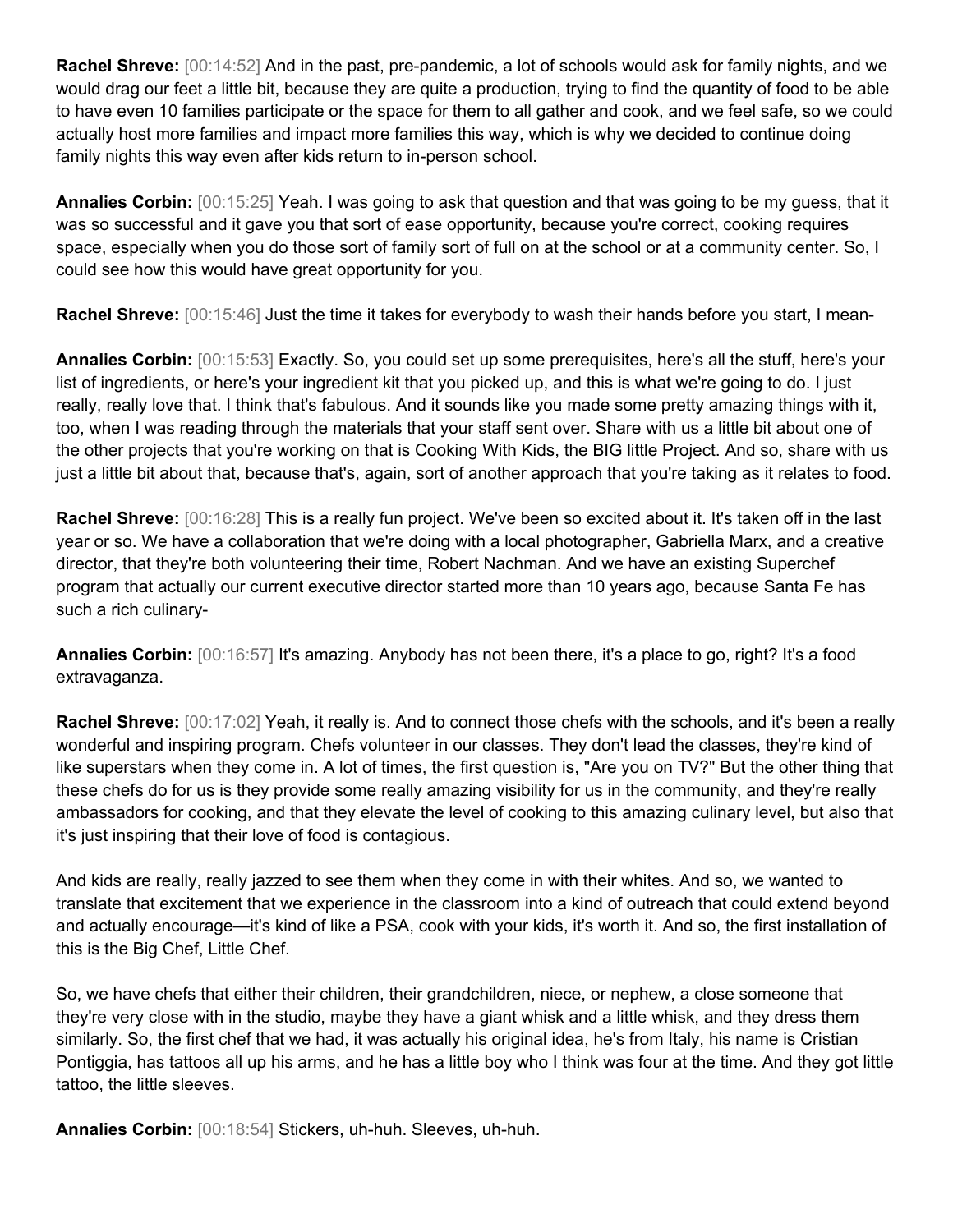**Rachel Shreve:** [00:18:55] And they've had pasta dough and they're playing with it. It just really captures this playful element that can happen in the kitchen when kids are invited in, and they only get invited in when grownups do that. And it's really tempting to shoot kids out of the kitchen, and we totally get that. And also, it's not saying cook every day with your kids. There are times when when you just can't, you just need to get dinner on the table. But it really is a valuable thing to invite them and to let them do a little, to let them help, to let them be a little bit more this time, have them help clean up. It's so valuable. It's something that they'll carry with them throughout their life. We need these life skills. This is how we take care of ourselves.

**Annalies Corbin:** [00:19:43] No, absolutely. It's fabulous. And I think it'd be so much fun to be able to see these chefs and these little ones working side by side to do a lesson together. That's really spectacular and a great way to do that, because one of the things that's so key here, in addition to trying to make that shift around understanding, and wanting, and craving healthy food alternatives is also then making sure that these kiddos see the breadth and depth of opportunity from a career standpoint, right? And you can't do that if you can't find somebody that looks or feels like me, right?

We know that from just a basic identity sort of standpoint. So, I love the way you're thinking about, and crafting these experiences, and tapping into a wide array of, quite frankly, the very rich history and cultural diversity that is part of Northern New Mexico. So, I love that aspect of it as well. You mentioned earlier about that middle school food lab that you had to put sort of on hold during the pandemic, which totally makes sense, so I'm curious, though, that, now, that things are shifting back to more of an in-person opportunity, is that a program that you're picking back up? Is it on hold? What's happening with that?

**Rachel Shreve:** [00:20:54] We actually piloted our first couple of classes in March of 2020. We got a grant through the Los Alamos National Laboratory Foundation to create and pilot these middle school food lab classes. And we started with, the first one was the science of taste flavor and aroma. So, it was a really interesting—different things that kids get to do. I helped with this one. I mean, I was in the back putting blue food coloring into different types of juices, because like interesting, the discovery for kids of how our different senses inform our tastes and our sense of smell.

So, if all of the juices are blue, how much of your sense of sight is telling you what what kind of juice this is, or like I think we had orange juice, peach, and apple, and it's very challenging. Sometimes, they could make it immediately go, "Oh, I know what this one is", but then they were a little off. So, just kind of what happens when you take away one of your senses and how do the other ones function?

**Annalies Corbin:** [00:22:00] Perfect STEM activity. Fabulous. Yeah, wonderful.

**Rachel Shreve:** [00:22:06] So, we were able to actually resume those classes this fall. And we work with several K through eight schools, so because we were already in those schools, that was just a natural partnership to extend into those upper grade levels. And the kids have already had Cooking with Kids, the standard, basic program, and so this incorporates cooking, but also STEM elements.

One of the most recent ones was the states of matter, and they made a fall harvest salad like we've done on our online cooking classes with families, and so they might be familiar with that, but they talked about, what happens when you toast bread? And is that a chemical change? And then, we made hard-boiled eggs. So, like what happens when you hard-boil an egg? And that's a chemical change, versus when you tear up lettuce, and that's a physical change. And then, getting into the making salad dressings, and the difference between oil and vinegar, and how they don't want to bind together, and what's an emulsifier.

**Annalies Corbin:** [00:23:09] I like that, yeah.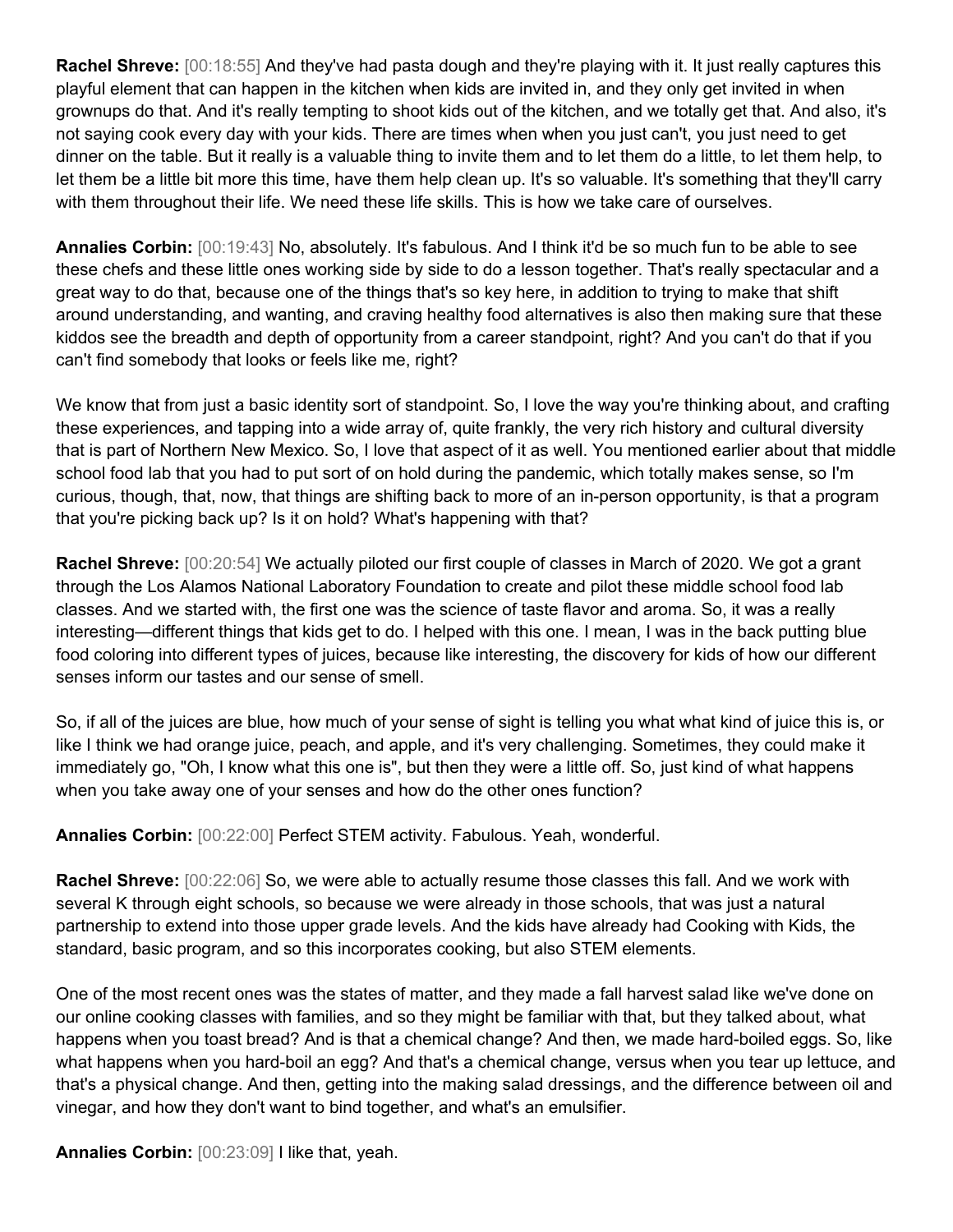**Rachel Shreve:** [00:23:10] Then, the wonderful nerdy things that we all love about food, those of us that are in the program, and can't always get into that with second graders, and so it's really fun.

**Annalies Corbin:** [00:23:21] So, it's great, and I love the fact that you've partnered with the Los Alamos National Lab for this. Our listeners come from all over the world, so a bit of context, within the US, we have these whole set of national labs, the number of changes from time to time over the year, I want to say there's 12 of them currently, and don't quote me on that, folks, if I have that wrong. But these national labs are these regional, they're super science think tanks, and they all have a slightly different purpose, and specialty, and all that sort of stuff.

And so, the Los Alamos Lab actually is pretty unique across that particular ecosystem. And so, I'm super curious about that connection. I mean, obviously, funding the work, but I guess my hope would be that they are actually playing some type of role with you in terms of thinking about the science that could be made available through the study of food, and utilizing food with that, and that partnership around sort of STEM and STEM careers. So, is that the case or is it just a funding partner?

**Rachel Shreve:** [00:24:21] They have actually consulted with us as to developing this curriculum. And we actually have, one of our board members, Alan Jones, has been consulting with us as well, especially on the science of taste, and flavor, and aroma, of how our brains work when we are tasting, and smelling, and all of those things, what happens in our brain when we use our senses. And so, we've had some really spectacular partners to help us develop this curriculum.

**Annalies Corbin:** [00:24:48] Yeah. And that's really, really fabulous. I mean, like I said, just being able to go in and tap into those types of sciences that you might not normally pair back up or folks might not think to pair up in this case with food, but that partnership leads to a whole host of activities, and possibilities, and areas of exploration that are completely meaningful for the middle school age. So, I think that's fabulous.

**Rachel Shreve:** [00:25:12] One of the exciting things is that in doing these classes, we were actually approached by the math teacher in one of our schools to request it, "Could you do something with math? Could you do some mathematics?" Absolutely. And so, I think those kids, they made breadsticks. So, we talked up, and they did a measuring of like dry measure, and how measuring tools matter, like what you pick, what you use really matters.

And they did some different experiments with the measuring tools, and then made the bread dough and all the fractions that happen with dividing the dose, you can get some exact identical breadsticks. But then, it's fun because they get to eat what they've just done, and also, that experience of they did math, they did science, and then they get to eat and enjoy that. It almost kind of solidifies that learning in some way in their bodies.

**Annalies Corbin:** [00:26:20] Yeah, absolutely. I love that. So, one of the last programs that I want to talk about that you're currently working on is this alignment with social justice standards. And so, sort of share whether that's sort of top of mind and front of mind globally for lots and lots of folks. So, share with us just a little bit about what that means from your perspective and how it ties from a programmatic element, but more importantly, sort of the end result or impact that this type of alignment, this purposeful thinking matters as it relates to kids.

**Rachel Shreve:** [00:26:57] One of the things that makes cooking with kids a valuable program for schools is that we work hard to be up to date with standards in general. So, we are aligned with English, language arts, literacy, language arts standards, math, next-generation science standards. Actually, that was a recent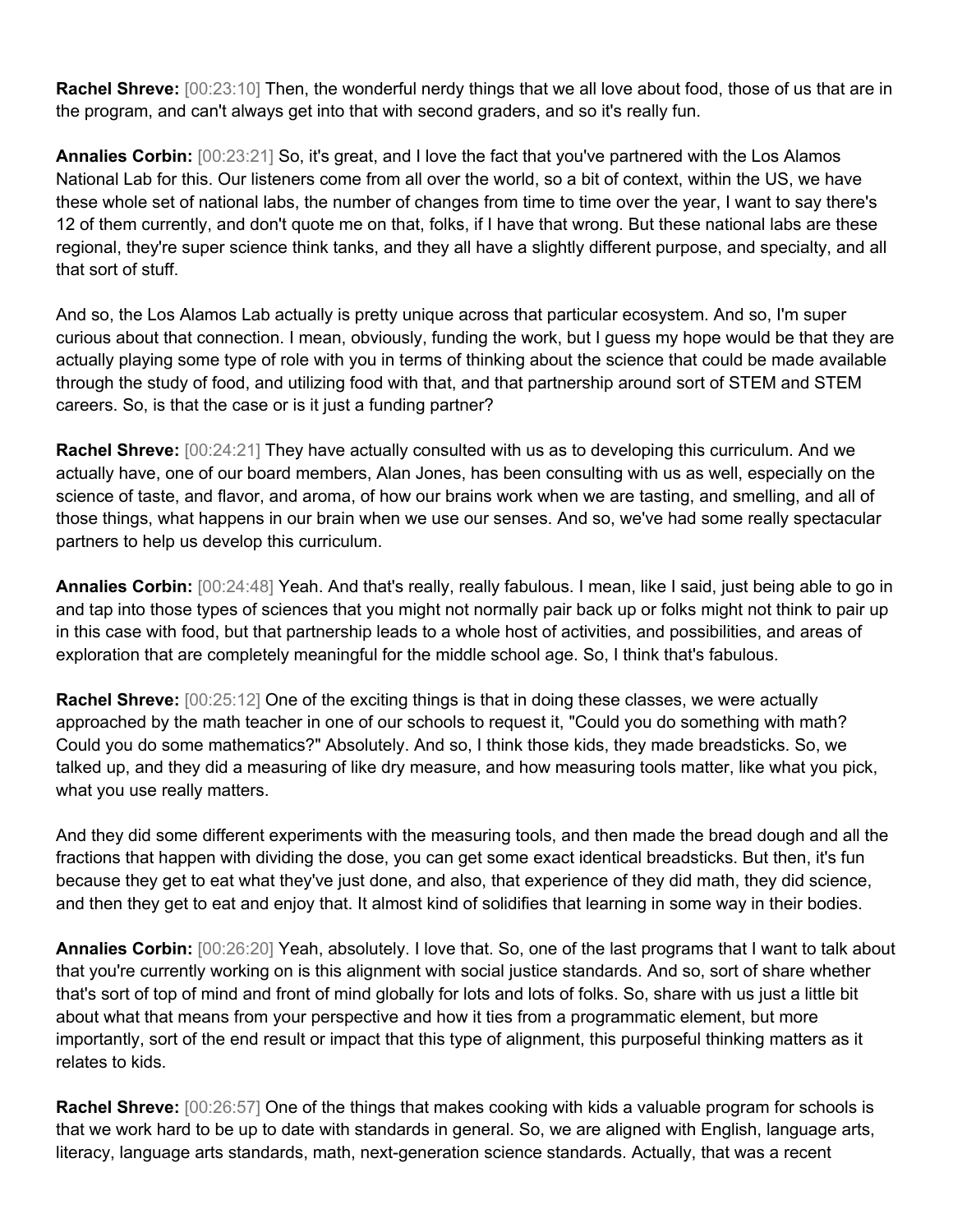addition. And then, most recently was this alignment with the Southern social justice standards through the Southern Poverty Law Center.

In a lot of ways, our programs, actually, the things that we do are naturally aligned with many of these standards. And so, it was just a conscious merging of those, too, a conscious alignment of saying, when kids are learning about food from another place in the world. So, right now, we're making Cuban beans and rice, and very soon, we'll be making a French dish called potatoes persillade. When they're learning about foods, they may be familiar with the food, but they may not be familiar with the way that that's made.

And so, it's helping them make a connection between what they eat, what's familiar to them and something that may not be so familiar. And to be able to approach it in a way that's respectful and curious, and that can translate into approaching new cultures, approaching new people, approaching new ideas with respect and curiosity. And most recently, it's come up in this new unit, we have maps, and different activities, and Russia is on the map. And we've been hearing some in classes, you hear that, kids are trying things on for size, talking about what's going on in the world, because they're hearing their parents and other grown-ups talk about that.

And we may not directly bring it up, but if it comes up in a class, it's a perfect place to talk about that in a safe environment, to talk about, there are people all over the world, and the decisions that get made at the political level, not always the same as how people experience life day in and day out, and we can't make an assumption about a group of people because of a certain something you're hearing in the news. And bringing it back to food brings it back to something we all have to do, and this helps us link ourselves to our own humanity, to others.

**Annalies Corbin:** [00:29:33] Yeah. And that's a powerful lesson for students and I love the fact that you've made it so culturally immersive. So, that's really, really exciting. So, I always like to close the program recognizing that folks are listening to this and the hope is they get super excited about what they've heard in our conversation today. And so, what is the opportunity for access to the programming the ideas, to the curriculum, because we will share resources, obviously, with a program, but as folks are sitting back and they've been listening to you and I have this conversation, thinking, oh, my gosh, I can do some of these things and absolutely can in my own classroom or in my community, if folks are looking for assistance, what would you recommend as somebody who wants to get started with a food program that is super immersive and hands on?

**Rachel Shreve:** [00:30:22] One of the things we know is that Cooking with Kids is so successful, because we are a local program that started locally from a need that was identified in our community. And so, what we intend to do is share our resources. We have a lot of free resources. So, one of the things we do that's very simple, our tasting lessons, their fruit and vegetable tasting lessons, hands on, taste four different varieties of apples, tastes a variety of citrus fruits, tastes a variety of salad greens.

And that's something that teachers can incorporate in their classroom with relative ease. And we do know that those are accessed quite frequently. We've actually had people from 48 states and around the world download our curriculum. It's very exciting. And we know that there's a demand for that. We also have cooking lessons that, right now, are a small fee, pay for download, and we're looking for a way to create a national curriculum outreach.

We'd love to get a corporate sponsor at some point that would provide so that we could provide all of our resources for free. Right now, it's a lot of time, and effort, and resources to create this curriculum, and we just really can't quite provide it for free as much as we would love to. And the point being that Cooking with Kids, we are committed to serving northern New Mexico, and we would love, at some point, to also be able to